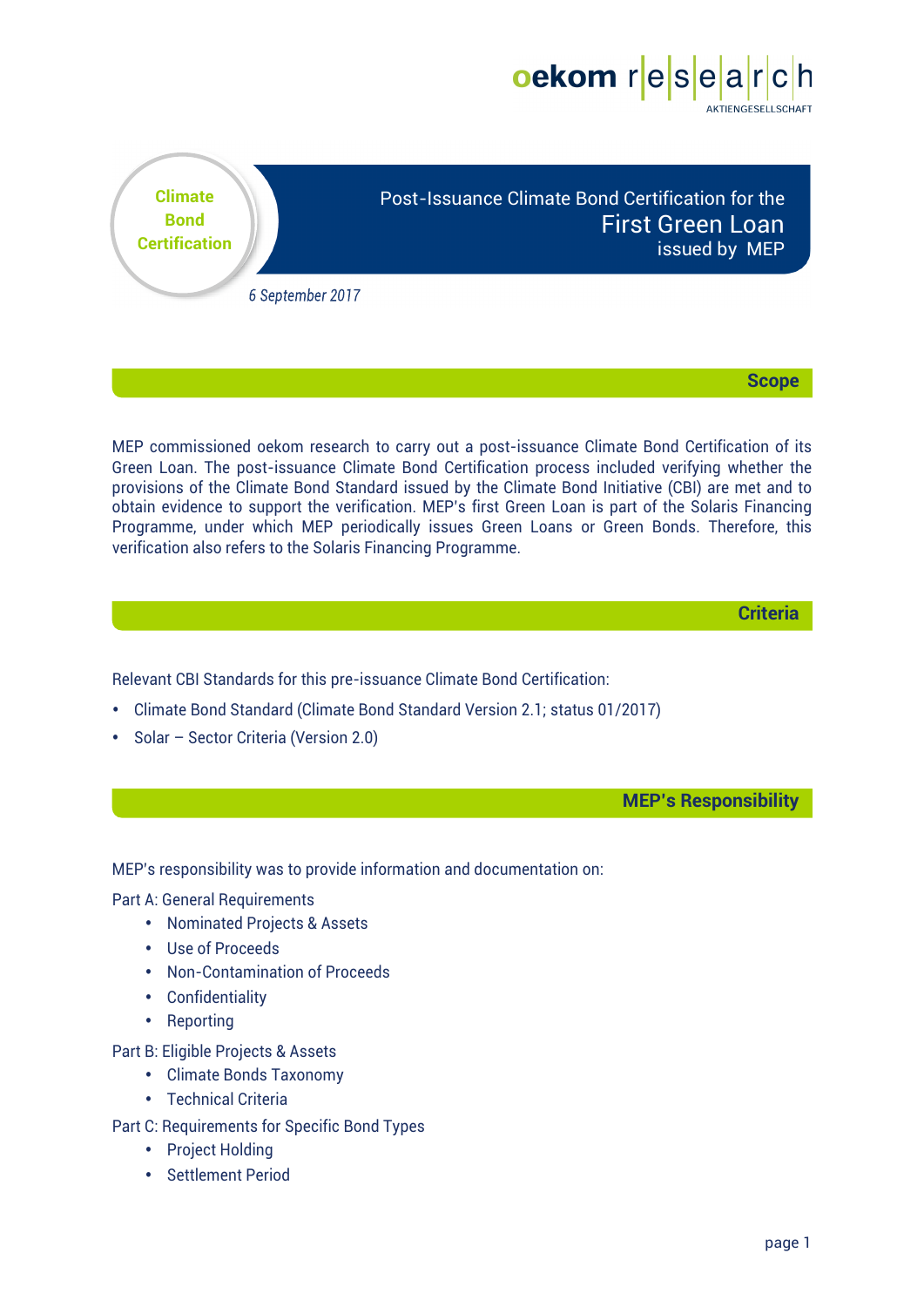

• Earmarking

## **Independence and Quality Control**

oekom research is managerially and economically independent. Its independence is guaranteed through registered shares with restricted transferability, rigorous codes of conduct for every analyst and the fact that neither consulting services nor asset management services are offered. oekom research can thus guarantee a high degree of credibility and objectivity for its research findings.

Regular audits by an independent institution against the European voluntary quality standard for responsible investment ARISTA® attest oekom's extensive quality standards which are complemented by a comprehensive quality management system.

## **oekom's Responsibility as a Verifier**

oekom research reviewed the information and documentation provided by MEP to assess the Green Loan's alignment with the CBI requirements:

• Conformance with Part A, B and C of the CBI Standard

oekom research's approach to assess whether the issuer meets the criteria of the CBI standard was as follows. The issuer provided an overview over the projects included in the loan and the relevant processes regarding the proceeds (e.g. use of proceeds, management of proceeds) to oekom research. Further, the issuer needed to fill in a questionnaire that covers all criteria of the Climate Bond Standard 2.1. Additionally, the issuer had to provide background documents that elaborate further on the information mentioned in the questionnaire. With the help of this questionnaire and the background documents, oekom research carried out a desk-based assessment of the CBI criteria. In case any answers were unclear, oekom research contacted the issuer for more details and clarification.

### **Restriction on Distribution and Use of Report**

This post-issuance Climate Bond Certification including all documentation provided alongside is intended for the use of MEP and other group companies of the Strasser Group and the Climate Bond Standard Board. The present document may be published by MEP, other group companies of the Strasser Group, CBI and oekom research. CBI and oekom research agree to publish the report with the consent of MEP.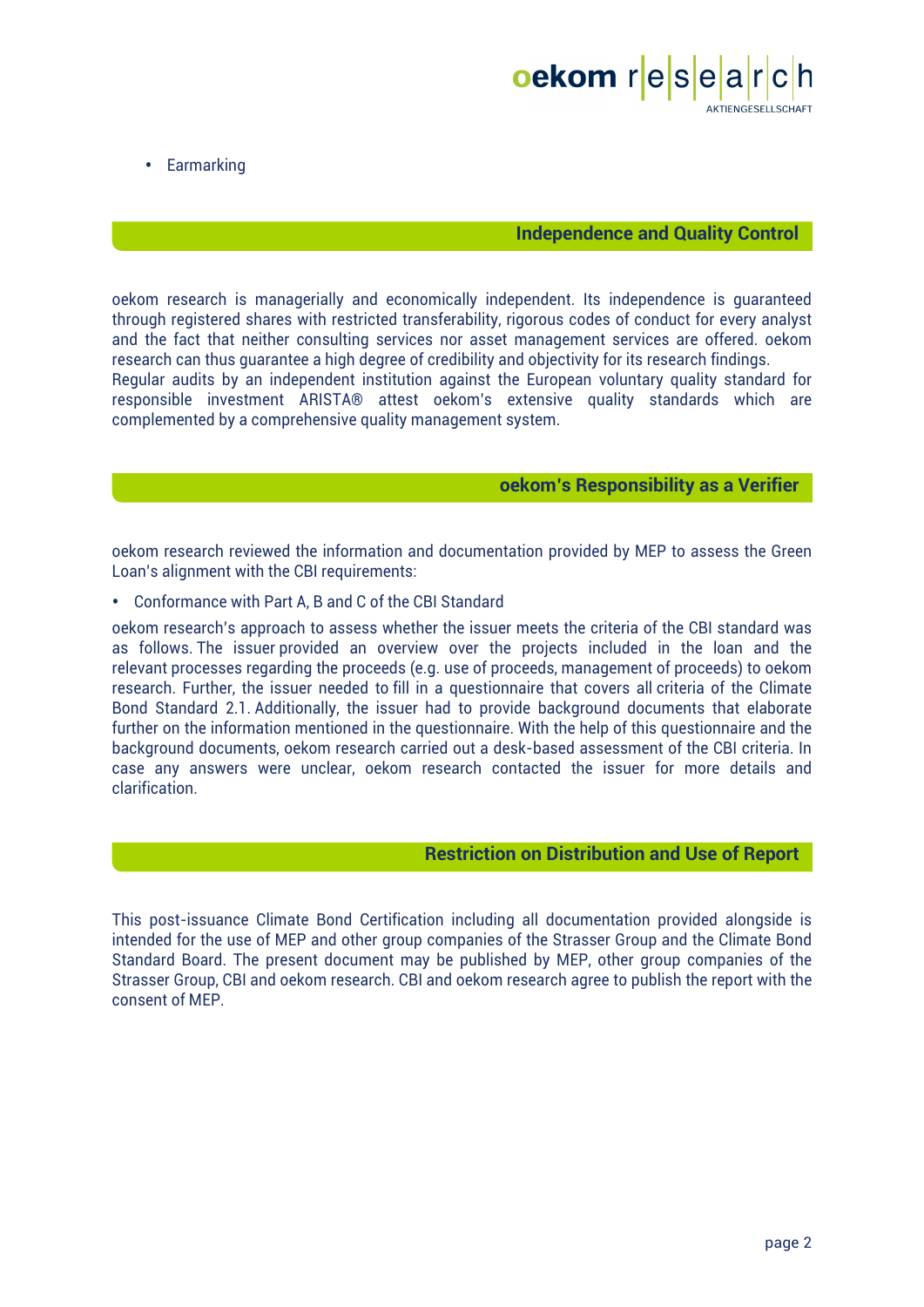

# **Opinion**

Based on the limited assurance procedures conducted on MEP's first Green Loan, oekom research found no evidence for non-conformance with the Climate Bond Standard's post-issuance requirements.

Offees

oekom research AG Munich, 6 September 2017